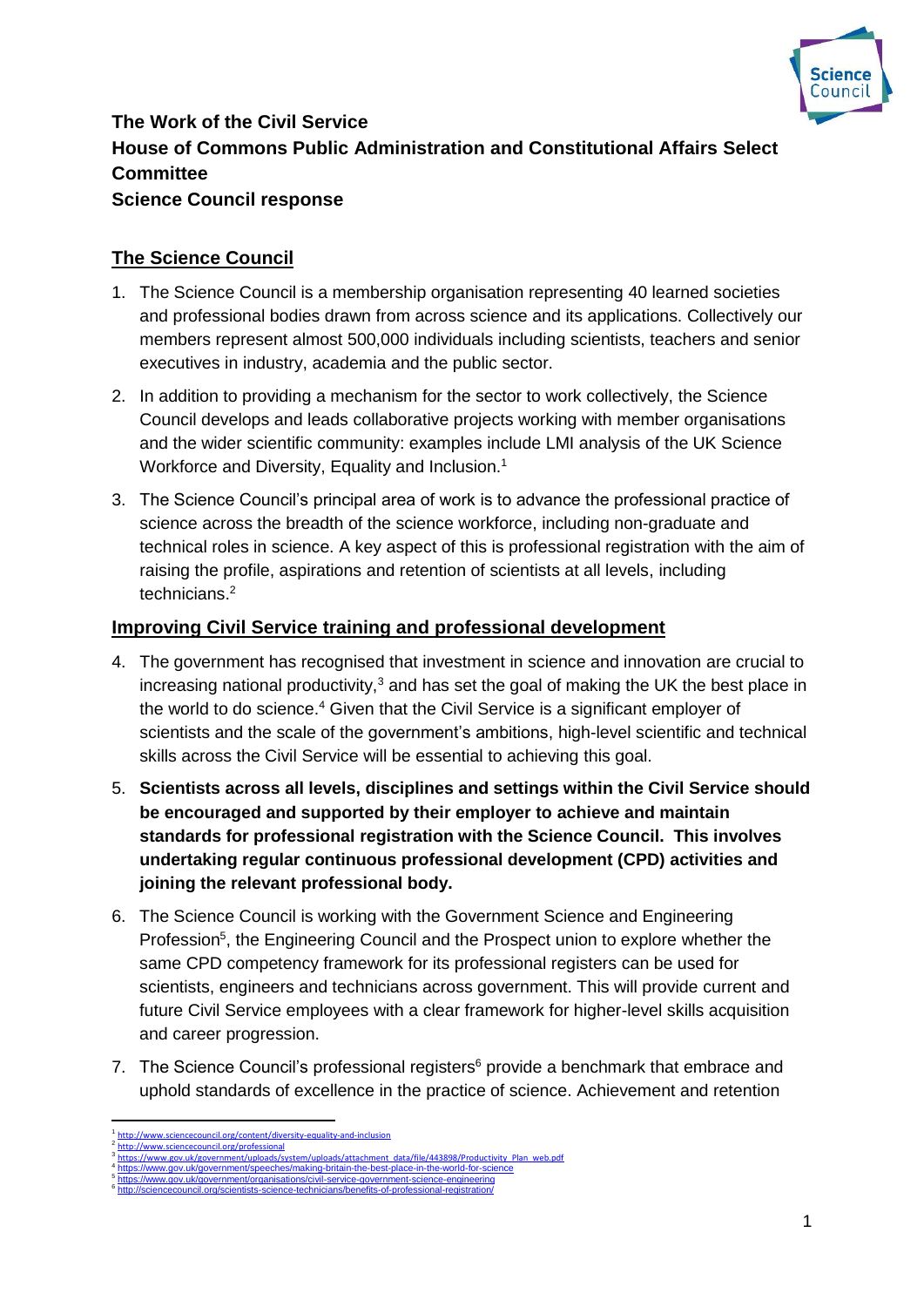confirms an individual's commitment to the highest levels of professionalism and competence through ongoing development of their skills and knowledge.

- 8. Professional registration builds in annual CPD monitoring so all scientists and technicians maintain up-to-date skills and knowledge, and are able to substantiate this with evidence of CPD activities. To maintain professional registration, registrants must:
	- Demonstrate that their CPD activities are a mixture of learning activities relevant to current or future practice
	- Seek to ensure that their CPD has benefited the quality of their practice:
	- Seek to ensure that their CPD has benefited the users of their work (employee, customer, student etc) $<sup>7</sup>$ </sup>
- 9. Professional registration gives colleagues, employers and the wider public the confidence in the ability, conduct and behaviour of scientists and technicians, and should be expected for all those in the Civil Service who can achieve it.
- 10. Registering all scientists working in the Civil Service confers other benefits. The Science Council will be able to interrogate the data and could use it to enable better future workforce planning. The Civil Service would also be able to coordinate appropriate and necessary training and development opportunities for current employees based on future needs. It would also mean that training within the Civil Service Fast Stream programme can be informed by the economy's long-term needs.
- 11. Professional registration requires scientists to work to a code of conduct. Along with disciplinary and complaints procedures through an individual's professional body, registration enables action to be taken against publicly employed scientists behaving outside the code. This can help maintain public trust in the practice of science, and in the Civil Service itself.

### **Investing public money efficiently**

- 12. Public money needs to be invested efficiently, and the public, where possible, should be consulted on decisions about what and where its money is invested; this should include investment in science. Final decisions as enshrined in the Haldane Principle should be in the hands of experts, but the unintended consequence of this can be that departments duplicate research activities that could otherwise be coordinated more efficiently.
- 13. One solution could be for departments, co-ordinated by the Government Office for Science, to use a model similar to that of the Research Councils, $8$  where a harmonised, multi-disciplinary approach is taken to investment in scientific research. This approach has, in the main worked well and we hope that this continues with the proposed restructuring of the UK research landscape.

### **Public sector apprenticeship standards**

14. We welcome the government's focus on raising the quality and quantity of public sector apprenticeships. Public sector bodies should lead by example to encourage greater takeup of science apprenticeships by others across the economy.

<sup>7&</sup>lt;br><mark>[http:/www.charteredscientist.org/about-csci/cpd-standards](http://www.charteredscientist.org/about-csci/cpd-standards)</mark><br><sup>8</sup> <http://www.rcuk.ac.uk/research/xrcprogrammes/>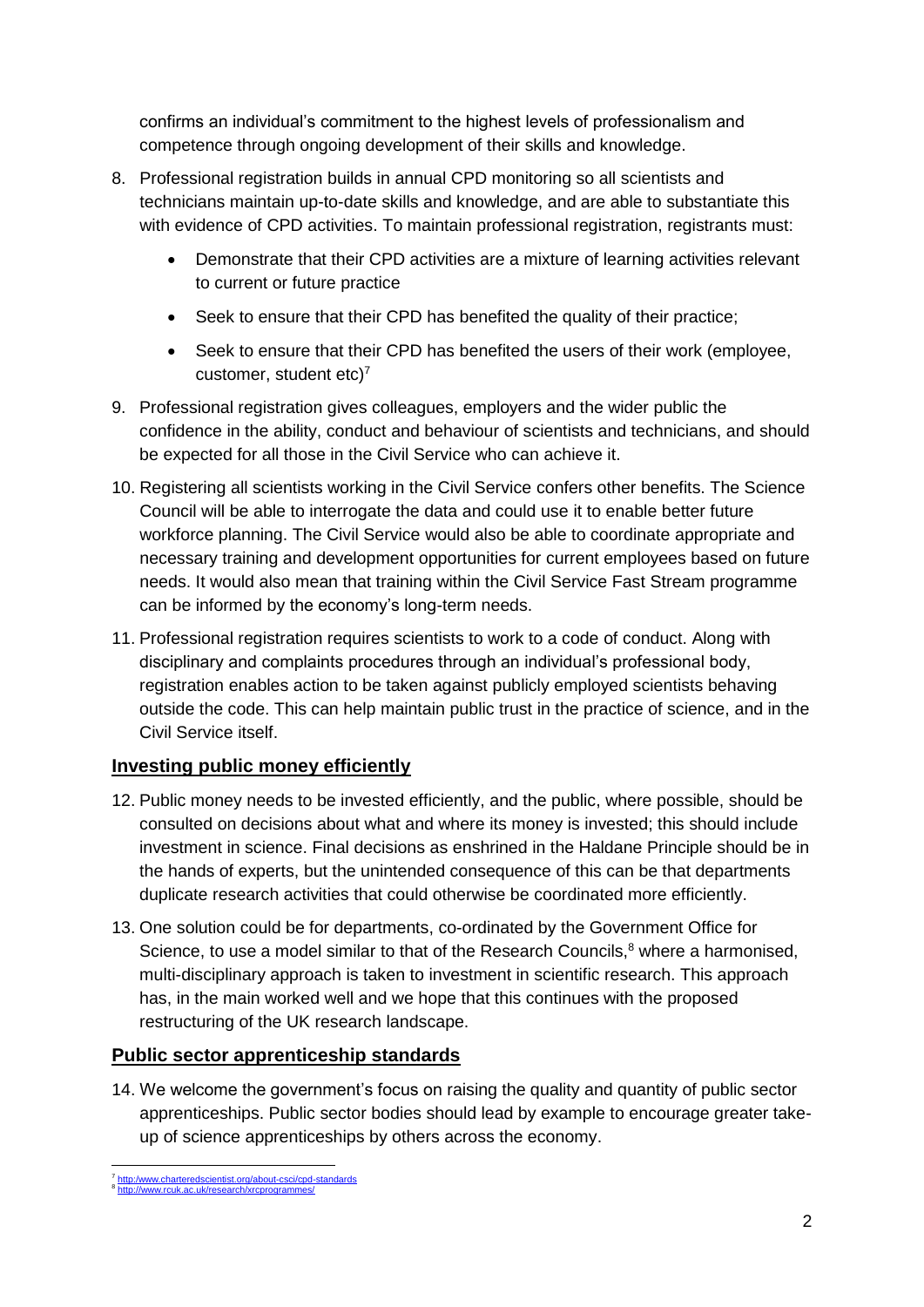- 15. However, there are very few science apprenticeships available.<sup>9</sup> Given the government's ambitions and the increasing demand for science skills across the economy, **the Science Council calls on the government to focus public sector apprenticeship growth in sectors that align with making the UK the best place in the world to do science.**
- 16. To ensure that science apprenticeships provide high-quality training and career progression opportunities, **the Science Council calls on the government to ensure that all public sector science apprenticeships link to standards for Registered Scientist (RSci) and Registered Science Technician (RSciTech)**.

### **Access to CPD opportunities**

- 17. Scientists should be entitled to a variety of CPD provision and experiences in order to learn from and share best practice. This should include a mixture of learning activities<sup>10</sup>, in-house and inter-departmental activities, as well as regular interactions with different employers and industries.
- 18. Professional bodies in science are in a strong position to ensure that CPD activities are evidence-based, and provide scientists with opportunities to network, access peer-topeer learning and share good practice in evidence-based policy making. It is a wellestablished method of demonstrating an individual is continually refreshing their knowledge and skills in keeping with changing industries, sectors and technologies.
- 19. To maximise learning opportunities, scientists must be given appropriate time and resources to undertake regular CPD activities, and given time to reflect and review on what they have learned in order to put it into practice.

### **Diversity across the Civil Service**

- 20. To attract and retain the best talent, it is vital that training and professional development routes into and within the Civil Service demonstrate progression and transferability. The Science Council has built both these into its professional registers to provide a clear route from Technician level through to Chartered status.
- 21. The Science Council is working, through its member bodies, towards a UK science workforce that reflects society's diversity.<sup>11</sup> We consider it essential that the Civil Service leads by example and collect and report on diversity characteristics of its workforce, in order to measure progress and assess the impact of ongoing schemes and projects. The Civil Service is a significant procurer of goods and services from private sector and charitable organisations, and should use their supply chains to hasten progress. This could include:
	- Writing into procurement contacts and tenders, that goods and services will only be purchased from organisations that demonstrate a commit commitment to the professional development of their scientific workforce preferably by supporting Science Council registration.

**<sup>.</sup>** 9 ttps://www.gov.uk/government/statistical-data-sets/fe-data-library-apprenticeships <http://www.charteredscientist.org/about-csci/cpd-standards>

<sup>11</sup> <http://sciencecouncil.org/professional-bodies/diversity-equality-and-inclusion/>